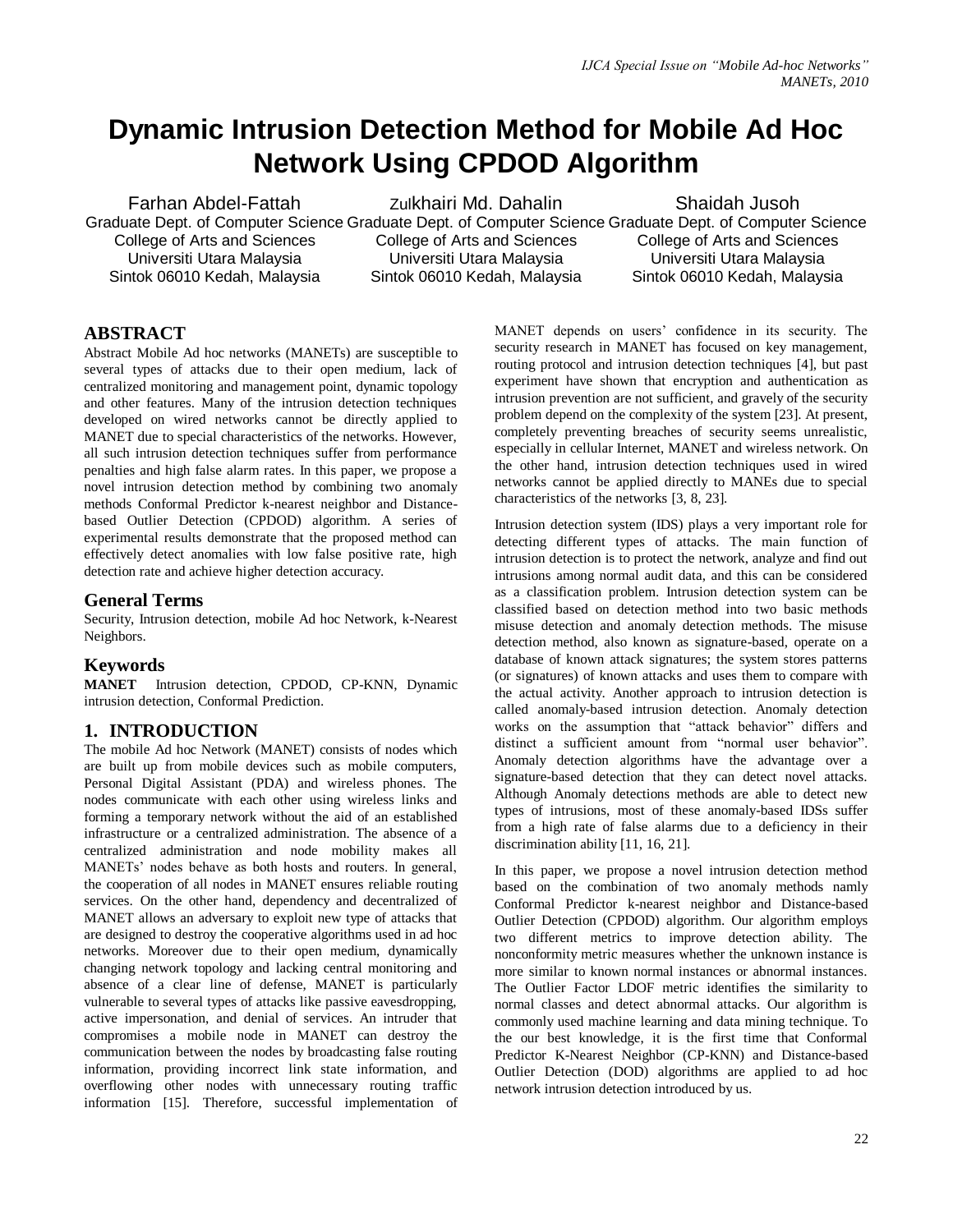This paper is organized as follows. In Section 2, provides background knowledge of the CP-KNN and DOD. Section 3 presents the intrusion detection algorithm. Section 4 illustrates the experiments and presents the results with some discussion. Finally, we summarize our work in Section 5.

## **2. BACKGROUND**

The existing machine learning methods such as Support Vector Machines (SVM), Genetic Algorithms (GA) and Neural Networks (NN), fall under the category of inductive machine learning approach. On the other hand, there are fewer transductive algorithms, the most commonly used are the k-Nearest Neighbors (k-NN) algorithm and radial basis function networks [5, 13]. The k-NN classifier classifies an example by means of majority vote among the labels of the k nearest neighbours.

The traditional inductive machine learning approach makes two separate steps in learning process. The first step, processing the set of training examples to find general rules (decision function), and the second step using these rules to make predictions on a new example. On the contrary the transductive machine learning approach merges the two inductive approach steps into one single step by delays the process of finding general rules until a new test example is presented. Then, classify the new example points by analyzing the likelihood they belong to predefined classes and make a decision based on only a part of the training data [5, 13, 20]. The main advantage of the transductive machine learning approach is that instead of generating the decision function for the entire input space, the decision function can be generated locally and differently for each new example to be classified. This is a major advantage when the decision function to be modeled is very complex [5, 6, 18]. Neural Networks and Support Vector Machines as machine learning techniques have been concerned in making 'bare predictions', without any measure of confidence on the resulting decision [6]. These learning algorithms have been attributed to many successes in applications of pattern classification problems in recent years. Unlike traditional techniques in machine learning, transductive approach can present measures of reliability to individual points [11]. However, in MANET where the network topology dynamically changes it is difficult to draw general rules for all network activities at the same time. Therefore, transductive machine learning approach is suitable for a MANET intrusion detection system.

## **2.1 Conformal Predictor K-Nearest Neighbor (CP-KNN)**

Gammerman et al. [5] use Transduction to present confidence measures for the decision of classifying an example point as belonging to a set of pre-defined classes. The recently introduced Conformal Predictor (CP) [6, 18] uses past experience to determine precise levels of confidence in predictions. CP introduced the computation of the confidence using Algorithmic Randomness Theory. Transaction confidence machine is a prediction technique compute a p-value for the new example *v* of any predefined class *c*. The definition of p-value is the probability of observing an example in the sample space that can be considered more extreme than a sample of data. The p-value measure how well the data (examples of a class) supports a null hypothesis that the query point belongs to a certain class. The smaller value of the p-value, the greater is the evidence against the null hypothesis.

The Conformal Prediction for k-nearest neighbor (CP-KNN) algorithm computes the similarity between new individual and other examples in the class using the K-nearest neighbor distances method. The important step when applying transductive confidence is to calculate a nonconformity score value for each example. And estimates how likely it is that a new example belongs to this class with p-values. The main idea is that the nonconformity score corresponds to the uncertainty of the point being measured with respect to all the other classified examples of a class: the higher the nonconformity score, the higher the uncertainty [10].

The CP-KNN nonconformity score is calculated using the Euclidean distances between points. Let us define  $D_i^{\ y}$  as the sorted sequence of the Euclidean distances of point *i* from other points with the same classification *y*. The distance between *i* and the *jth* shortest examples in the sequence is  $D_{ji}^{\ y}$  similarly let  $D_i^{-y}$  define the distances of example *i* from the other example with different classification, then  $D_{ji}^{-y}$  as the distance between  $i$  and the  $j$ th shortest examples in the sequence.  $\alpha$  is an individual nonconformity score assign to every example. The nonconformity score for example *i* with classification *y* is  $\alpha_{ij}$ .

$$
\alpha_{ij} = \frac{\sum_{i=1}^{k} D_{ij}^{y}}{\sum_{i=1}^{k} D_{ij}^{-y}}
$$
 (1)

Therefore, this measure of nonconformity is the ratio of the sum of the k nearest distances from the same class (y) to the sum of the k nearest distances from all other classes (-y). When there are several classes in the feature space, nonconformity score the fitness of the query example to class y with respect to all others classes in the features space. The nonconformity score of a example raises when the sum of the k nearest distances from the points of the same class becomes bigger or when the sum of the k nearest distances from the other classes becomes smaller.

Nonconformity score can be used in intrusion detection to measure the strangeness of an activity *i* belonging to the normal class *y* with respect to the abnormal class -*y*. The CP-KNN algorithm computes the nonconformity score of *m* training examples in class *y* and sorts their nonconformity score values in descending order { $\alpha_1, \alpha_2, \ldots, \alpha_m$  }. Based on Equation (1), the algorithm can also calculate the nonconformity score of the new query example *v* if it is classified as normal class *y*. Then, the p-value of the query point can be computed using Equation (2), where  $\alpha_{\nu}$  is the nonconformity score of the new unknown example *v*.

$$
p(\alpha_{v}) = \frac{\#\{i = (1, \dots, m) : \alpha_{i} \ge \alpha_{v}\}}{m+1}
$$
 (2)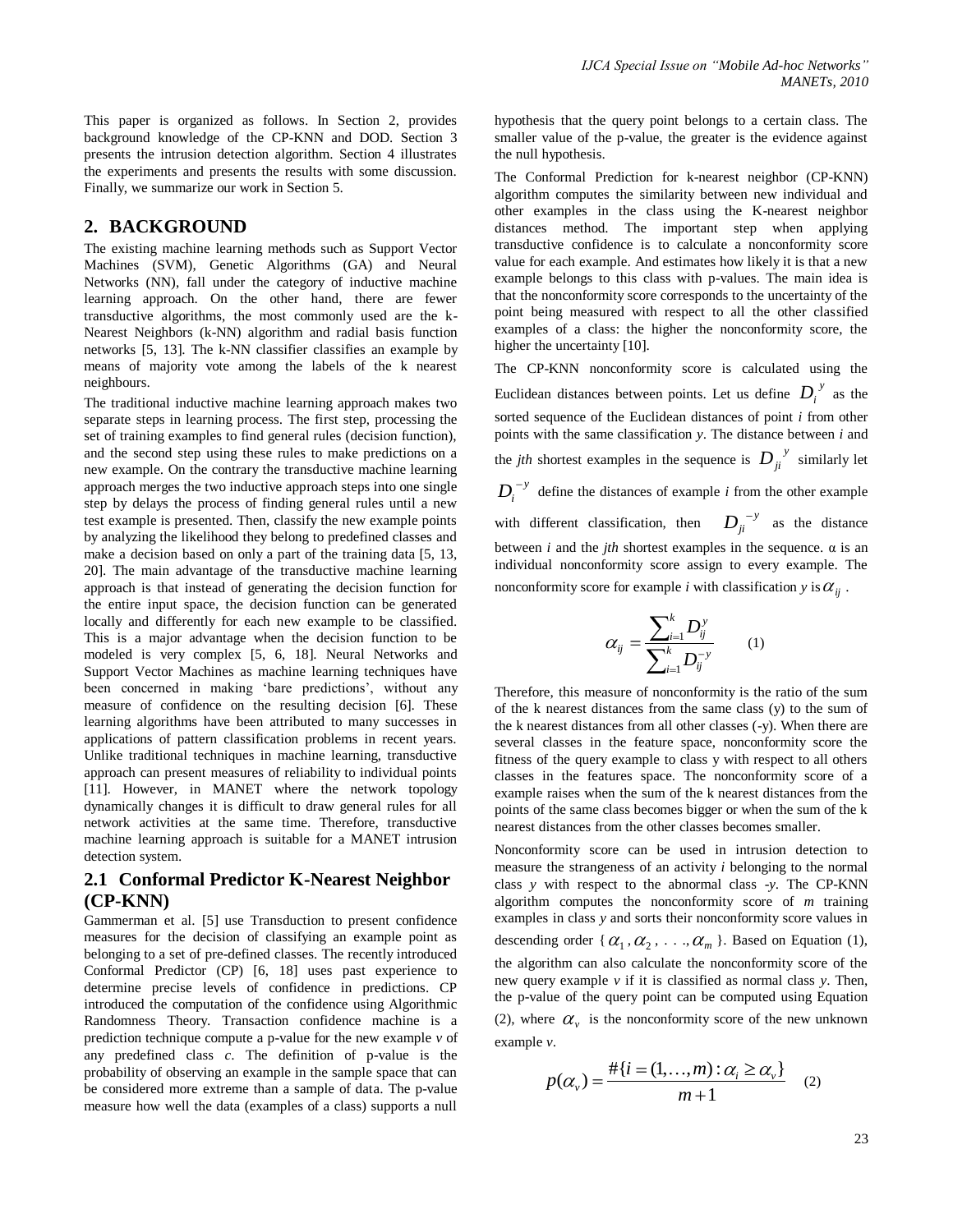As all training points are independent random samples, the strength of the evidence against  $\nu$  belonging to the class  $\nu$  is quantified by  $p(\alpha_{\nu})$ , where *i* is the number of class members

with nonconformity score larger than  $\alpha$ <sub>v</sub>. The *p*-value shows

how likely the query point is to be classified as *y* by referring to the distribution of all points in the same class. The smaller the *p*value the more unlikely the query point belongs to class *y*.

## **2.2 Distance-based Outlier Detection (DOD)**

Recently, Zhang et al. [22] proposed Local Distance-based Outlier Factor (LDOF) to measure the outlier-ness of a point in the feature space. LDOF uses the relative location of a point to its neighbors to determining whether a point is an outlier with respect to all clusters. LDOF is the distance ratio representing and indicating how far the point x lies outside its neighborhood system.

Formal definition of the Local Distance-based Outlier Factor

**Definition 1 (KNN distance of**  $x_p$ ) Let  $N_p$  be the set of the k*nearest neighbours of object p x (excluding x). The k-nearest neighbours distance of*  $x_p$  *equals the average distance from*  $x_p$  *to all objects in*  $N_p$ . More formally, let dist(x, x')  $\geq 0$  be a *distance measure between objects x and x'. The k-nearest neighbours distance of object*  $x_p$  *is defined as:* 

$$
\overline{d_{x_p}} = \frac{1}{k} \sum_{x_i \in N_p}^k dist(x_i, x_p).
$$

**Definition 2 (KNN inner distance of**  $x_p$ ) *Given the k-nearest neighbours set*  $N_p$  *of object*  $x_p$  , *the k-nearest neighbours inner* distance of  $\left| x_{p} \right|$  is defined as the average distance among objects *in*  $N_p$  *:* 

$$
\overline{D_{x_p}} = \frac{1}{k(k-1)} \sum_{x_i, x_j \in N_p, i \neq i} dist(x_i, x_j)
$$

**Definition 3 (LDOF of**  $x_p$ ) The local distance-based outlier *factor of*  $x_p$  *is defined as:* 

$$
LDOF_{k}(x_{p}) := \frac{d_{x_{p}}}{D_{x_{p}}}
$$

When the Outlier Factor LDOF  $\leq$  1, it means that new example  $x_p$  is inside the class and surrounded by a class data. In contrast, when Outlier Factor LDOF  $\geq 1$ , it means that new example  $x_p$  is outside the whole class. We use Outlier Factor

LDOF to distinguish between normal and abnormal examples. It is easy to see that in any datasets, an example is outlier if Outlier Factor LDOF > 1.

**Algorithm 1 CPDOD algorithm**

**Input:** the training set T={ $(X_1, Y_1)$ , ...,  $(X_{m-1}, Y_{m-1})$ } and a

new unlabeled example  $x_m$  , Confidence threshold  $\tau_1$  , Outlier

**threshold**  $\tau_2$ 

**Output: The set of p-values when T is a two classes dataset normal (n) and abnormal (a)**

$$
For i = 1 to m-1 Do
$$

$$
calculate \quad D_i^{\ y} \quad \text{and} \quad D_i^{-y}
$$

 *End For* 

Compute nonconformity scores  $\alpha_n$  and  $\alpha_a$  for all training *points using Equation 1 and store*

*Compute nonconformity scores*  $\alpha_n$  and  $\alpha_a$  for new example *x*

*Compute p-values for the new example*  $x_m$ ,  $p_n$  and  $p_a$  using *Equation 2*

*predict the class with the largest p-value*

*Confidence = 1 - second highest p-value*

*IF Confidence* 
$$
\geq \tau_1
$$

**Return** 
$$
x_m
$$
 class

 *Else*

*Compute the average distance from*  $x_m$  *to all k nearest neighbors*

 *Compute the average distance among points in k nearest neighbors*

*Calculate the Outlier Factor LDOF for example*  $x_m$ 

IF (LDOF 
$$
\geq \tau_2
$$
) Then

 *Classify m x abnormal,* 

 *Else*

$$
Classify \; X_m \; normal,
$$

 *End IF*

 *End IF*

$$
Return \; x_{m} \; class
$$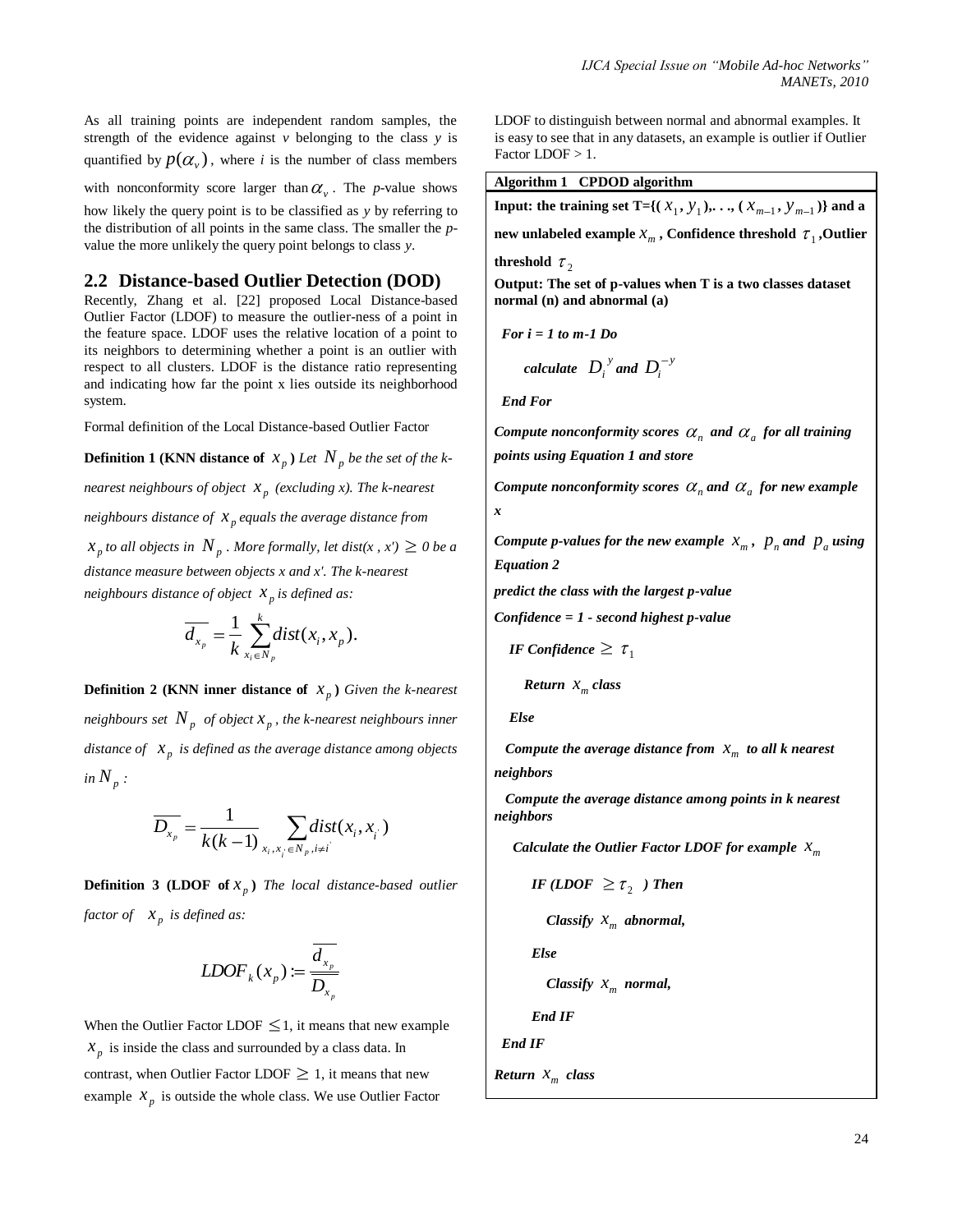#### **3. THE CPDOD ALGORITHM**

Anomaly detection systems have the capability to detect unknown attacks but at the same time they suffer from high false alarm rate when normal user profiles and system or network behavior vary widely. Anomaly detection can be combined with signature verification to detect attacks more efficiently [1, 12, 16]. Our detection method employ the combined of two detection methods Anomaly detection with signature detection to detect attacks more efficiently. At the same time, our model uses two anomaly methods CP-KNN and DOD in a conditional sequence structure that is shown in Figure 1.

We introduce both measures (CP-KNN nonconformity score and Outlier Factor LDOF) to MANET intrusion detection and use them together as follows. The CP-KNN algorithm computes the nonconformity score of the query point with respect to all classes and gets a sequence of p-values. Since the smaller the p-value, the more evidence against the null hypothesis that the query point belongs to the class, the algorithm predicts that the point belongs to the class with the largest p-value. The confidence of this prediction, which is how unlikely the prediction is wrong, is equal to the complement of the second largest p-value. The nonconformity score of the CP-KNN algorithm estimates the fitness of a new example to one class with respect to all other classes. The Outlier Factor LDOF measures absolute deviation from the class of interest. Thus, any activity that is significantly different from the normal data in nonconformity score measure is regarded as an intrusive. Outlier Factor LDOF is used to measure the deviation of an activity from the normal data.



Figure 1: Structure of CPDOD algorithm

This proposed classifier also grades the confidence of the decisions based on the results of the two classifiers and their individual confidence metrics, and offers insights into the nature of the ad hoc network behaviors being tested. Our proposed detection framework measures an attack or vulnerability with a metric known as Risk Index (RI). RI is the metric used by the detection framework to discover if the mobile node is under attack or not. Risk Index is a digits number, which takes values between number 1 and number 10. In this research work, the network is classified into three states include normal state, uncertain state and vulnerable state. The network is in the normal state when there is no attack. This is indicated by the RI range from 1 to 3 and its confidence measure for normal classification range from 90% to 100% ; the network is in the vulnerable state when there is an intrusion and is indicated by the RI range from 8 to 10 with it's confidence measure for

anomaly classification range from 90% to 100%. The intermediate state of the network between normal and vulnerable state is referred to as the uncertain state which is confidence measure less than 90% for one of both classes normal or abnormal. At the first, our detection algorithm use the CP-KNN as a main classifier to analyses the collected data. At this step if the data is sufficient to find the class of the activity (depending on the two labeled classes) the This proposed classifier also grades the confidence of the decisions based on the results of the two classifiers and their individual confidence metrics, and offers insights into the nature of the ad hoc network behaviors being tested. Our proposed detection framework measures an attack or vulnerability with a metric known as Risk Index (RI). RI is the metric used by the detection framework to discover if the mobile node is under attack or not. Risk Index is a digits number, which takes values between number 1 and number 10. In this research work, the network is classified into three states include normal state, uncertain state and vulnerable state. The network is in the normal state when there is no attack. This is indicated by the RI range from 1 to 3 and its confidence measure for normal classification range from 90% to 100% ; the network is in the vulnerable state when there is an intrusion and is indicated by the RI range from 8 to 10 with it's confidence measure for anomaly classification range from 90% to 100%. The intermediate state of the network between normal and vulnerable state is referred to as the uncertain state which is confidence measure less than 90% for one of both classes normal or abnormal. At the first, our detection algorithm use the CP-KNN as a main classifier to analyses the collected data. At this step if the data is sufficient to find the class of the activity (depending on the two labeled classes) the system initiates an intrusion alarm if the classification result is anomaly. On the other hand if the result is normal the system does not do any actions. But if the CP-KNN find the class with low confidence measure less than 90%, the system go to the next step by using DOD algorithm, which is use normal data only to make the decision. System initiates an intrusion alarm if the classification result is anomaly. On the other hand if the result is normal the system does not do any actions. But if the CP-KNN find the class with low confidence measure less than 90%, the system go to the next step by using DOD algorithm, which is use normal data only to make the decision.

# **4. Experiments and Evaluation 4.1 Simulation Environment**

Simulators are the most common tools used for testing MANET intrusion detection systems [9, 15]. Simulators help researchers to study the performance and the reliability of their proposed IDS without using real mobile nodes. In order to evaluate our techniqe we simulated MANET by using Global Mobile information systems Simulation library (GloMoSim) [7]. It builds a scalable simulation environment for wireless and wired network systems. Parsec, is a C-based simulation language based on parallel discrete-event simulation, is used to design GIoMoSim. We have taken Ad hoc On Demand Distance Vector (AODV) [17], one of the popular MANET routing algorithms [14], as a network routing protocol. Specifically, in the simulation, nodes having the same transmission range of 200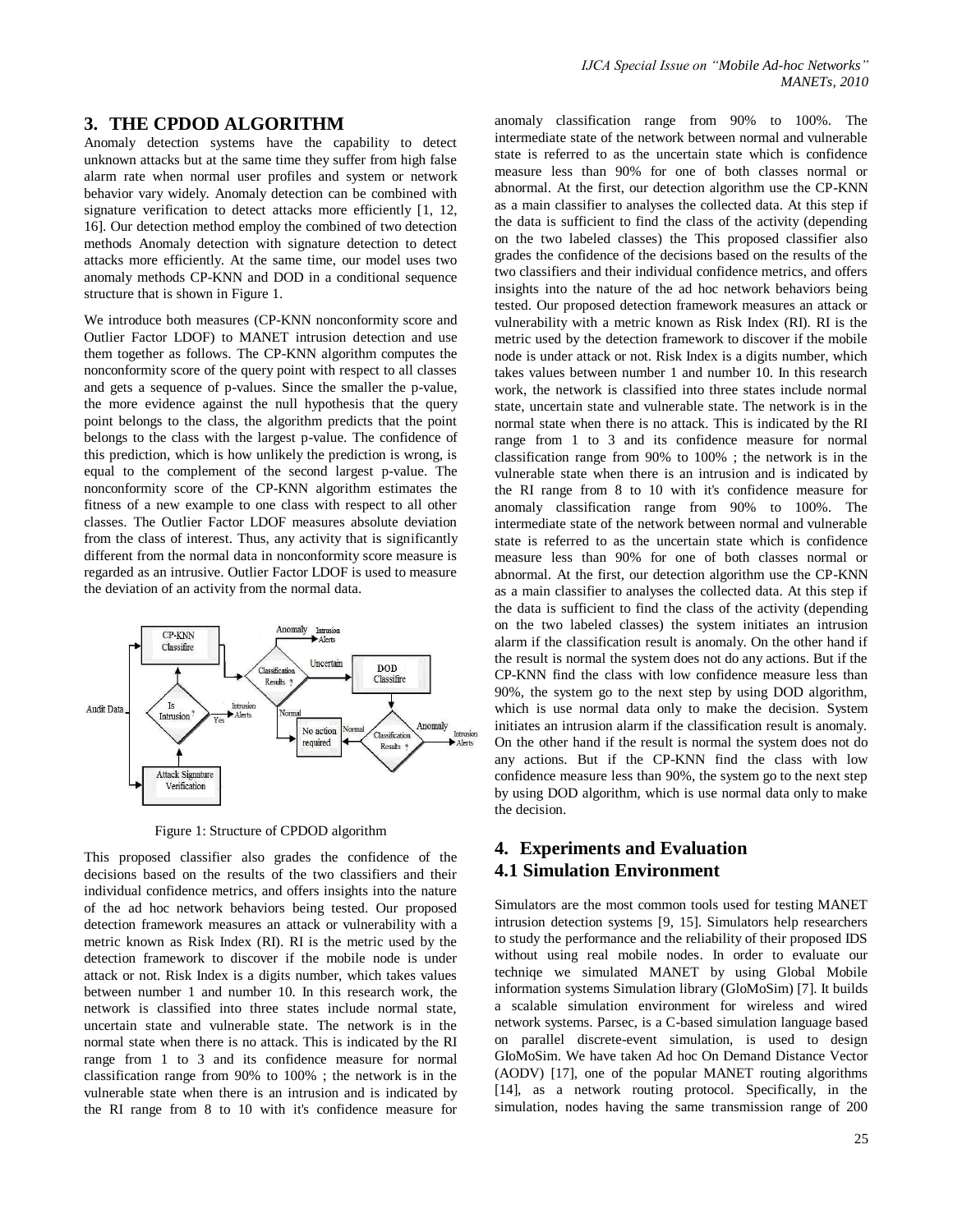meters with the channel capacity of 2000 bps. We use the Distributed Coordination Function (DCF) of IEEE 802.11 for wireless LANs as the MAC layer protocol. In this simulation, 30 mobile nodes were set to move in the area of 1000 meters x 1000 meters. To simulate the nodes mobility, a Random Waypoint model (RW) is used. All nodes were set to move independently with the same average speed.

| Data set           | Attack                      | Examples | sampling period |
|--------------------|-----------------------------|----------|-----------------|
| BHAT10             | <b>Black Hole</b>           | 3000     | $10$ seconds    |
| BHAT30             | <b>Black Hole</b>           | 1000     | 30 seconds      |
| BHAT60             | <b>Black Hole</b>           | 500      | one minute      |
| RCAT <sub>10</sub> | <b>Resource Consumption</b> | 3000     | 10 seconds      |
| RCAT <sub>30</sub> | <b>Resource Consumption</b> | 1000     | 30 seconds      |
| RCAT60             | <b>Resource Consumption</b> | 500      | one minute      |
| DRAT <sub>10</sub> | Dropping Routing Traffic    | 3000     | $10$ seconds    |
| DRAT30             | Dropping Routing Traffic    | 1000     | 30 seconds      |
| DRAT60             | Dropping Routing Traffic    | 500      | one minute      |
| <b>BRDAT</b>       | Three attacks               | 3000     | $10$ seconds    |

Table 1: Description of the datasets

## **4.2 Attacks**

Wireless ad hoc network routing protocols are designed based on the concept that all the nodes must participate in the routing process. These protocols assume a trusted and cooperative network environment. Many researchers [2, 3, 23] discussed various type of attacks can be performed easily against the ad hoc network routing protocols. We choose to implement three common attacks to evaluate the performance of our Dynamic Intrusion Detection algorithm.

• Black Hole Attack: In MANET that use reactive protocols such as AODV, protocols create and maintain routes between nodes by assigning special increasing sequence numbers to find a path to a destination node. Because the existing of a route is determined from the destination"s sequence number, an attacker or a compromised node can transmit and inject fake routing information to the network. Thus act as to have the fresh enough route information to the destination node. Sequence Number works as a time stamp and let nodes to determine how new and fresh their information on the other node is. However when a node transmits any type of routing control packets like Route\_Request packet, Route\_Reply packet, Route\_Error packet, it increases its own sequence number. Higher sequence number gives evidence of more new and correct information. And mobile node that has highest sequence number, its information is considered and route to the destination is established based on this trusted information. In this scenario, The attacker node can make the black hole attack by inserting itself into the active route, and send Route\_Reply packet with highest destination sequence number (advertises itself as having a suitable, direct path to the destination node), even if it does not have any route. The malicious node then just drops all the receiving packets without any forwarding and creates a black hole in the ad hoc network, as the attack name implies.

• Resource Consumption Attack: In this type of attack the malicious or compromised node attempt to consume both the

network and node resources by broadcasting and sending frequent excessive routing control packets. This routing traffic can be Route\_Request packet or Route Reply packet. The destinations node addresses that are used in the Resource Consumption Attack do not exist in the ad hoc network. In order for these packets not to be removed by the protocol implementation rule, the attacker change the destination node address each time. The goal of this malicious attack is to overflow the network with fake routing control packets to consume all the available network bandwidth with unrelated traffic and to consume power from the mobile nodes. At the same time, effectively paralyze the ad hoc network.

• Dropping Routing Traffic Attack: To conserve the battery life and nodes resources, a mobile node may decide not to participate and cooperate in the routing process. Mobile node acts selfishly by dropping all routing packets that is not send to it. At the same time it processes its routing packets. The node may conserve its energy and resources by acting selfishly but it may also cause many networks problems such as segmentation. If any mobile node is only connected with other nodes through malicious node then it becomes isolated and unreachable.

## **4.3 Experimental Data Set**

In this work, 10 source nodes and 10 destination nodes are selected randomly to generate Constant Bit Rate (CBR) traffic as the background traffic. The transmission rat is 2 packets per second with the packet size 512 byte. In our simulation, in order to give the nodes enough time to finish the network initialization process, we collect the traffic data after a warm up time of 400 seconds. In our experiments, the data is sampled in three sampling periods, 10 seconds, 30 seconds, and 60 seconds. Details on the data sets are shown in table 1. Selecting the correct set of features is an important step when formulating the classification tasks. We mainly consider the features have been commonly used in the MANET intrusion detection research [3, 8]. The feature will select as a sensitive feature based on the confidence measure during CPDOD algorithm training phase, when some feature give high confidence for normal prediction or anomaly prediction. Therefore, the features will depend on the region and type of attack.

• Routing packet propagation features: The routing packets ( Route\_Request , Route\_Reply, Route\_Error and Hello messages) can take four directions, sent packet by a source node, forwarded packet by intermediate node, receive packet by the destination and dropped packet by the node who does not has active route for the packet. In total, there are sixteen features for Routing packet propagation.

• Route table changes: Routing table is an electronic database or file. This table stores all ad hoc network activities, such as, add route, delete route, found route and stale route. Changes in the routing table can capture the basic view of ad hoc network topology update, and the relationship between the mobile nodes.

• Data packet transmission: We consider data packets in two layers, network layer and transport layer. At the network layer the data packets can be in the four directions (sent, forward, received or dropped). While at the transport layer the data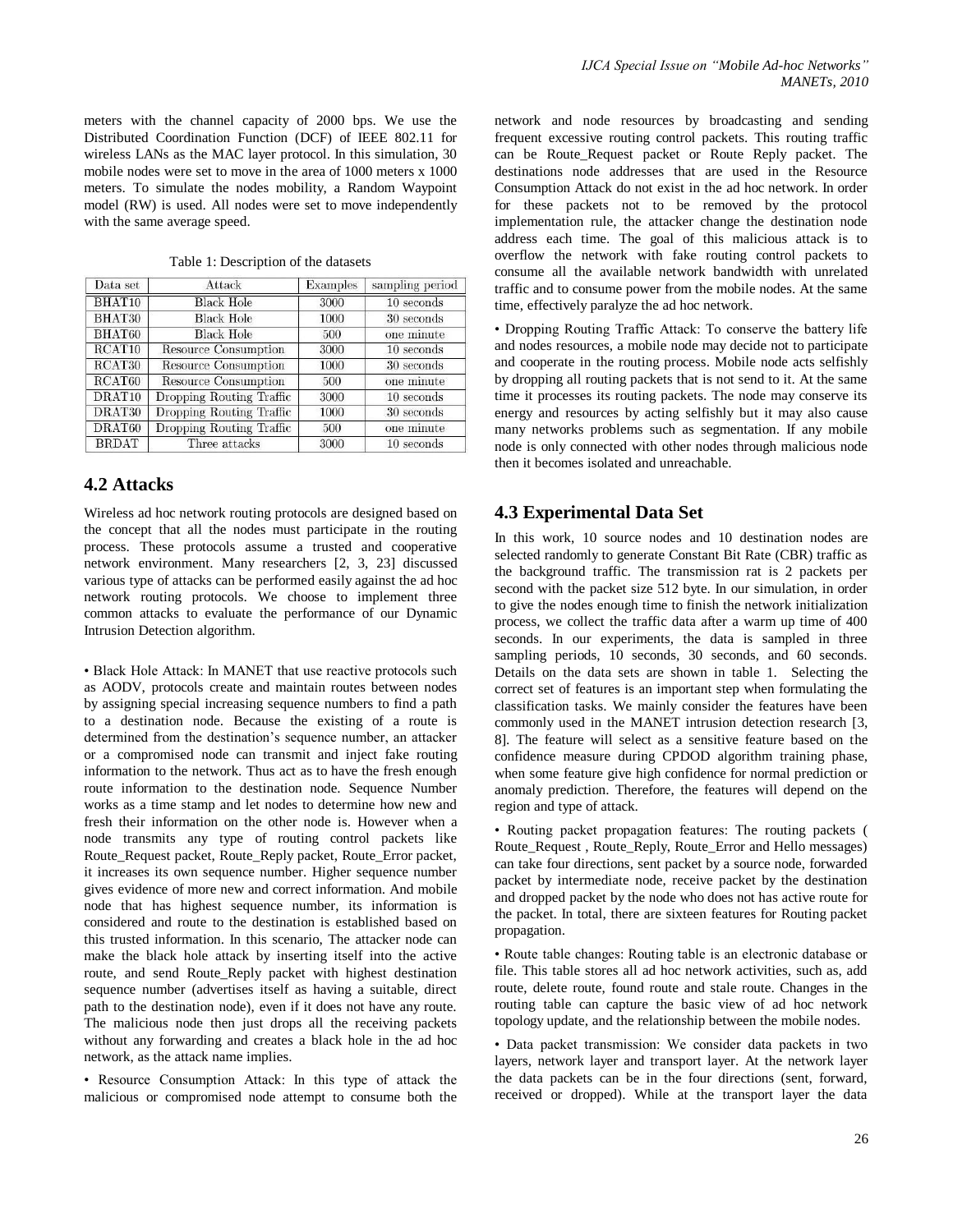packets can be sent by source node or received by destination node.

# **4.4 Performance of Dynamic Intrusion Detection Model**

One of the most important problems facing MANET intrusion detection is the high false alarms rate or False Positive Rate (FPR), generating during intrusion detection process [15, 19]. The researcher in MANET intrusion detection focuses on ether to minimize false alarms rate or to maximize detection rate (the rate of attacks detected successfully). High detection rate and low false positive rate are required for any good intrusion detection system. In order to determine the relationship between false alarms rate and detection rate we used Receiver Operating Characteristic (ROC) curve as a performance evaluation metric to evaluate our intrusion detection algorithm. In intrusion detection, the ROC curve is usually used to measure the performance of the detection model [15, 19]

• True positive (TP): examples predicted positive which are correctly predicted

• True negative (TN): examples predicted negative which are correctly predicted

• False positive (FP): negative examples that are incorrectly predicted positive

• False negative (FN): positive examples that are incorrectly predicted negative

• Accuracy (ACC): The percentage of correction predictions to the total number of predictions

Table 2: Performance comparison

| <b>PREDICTION</b><br><b>MODEL</b>         | <b>TPR</b> | <b>FPR</b> | <b>ACC</b> |
|-------------------------------------------|------------|------------|------------|
| Using one<br>classifier CP-<br><b>KNN</b> | 0.973      | 0.0228     | 0.9800     |
| Using CP-KN<br>and DOD                    | 0.9933     | 0.0060     | 0.9867     |

Table 2 shows the results of the detection model using one classifier CP-KNN algorithm, and the detection model using both classifiers CP-KNN and DOD using the same metrics. It shows that the detection model that uses both CP-KNN and DOD measures achieves a higher detection rate than using single classifier. The false positive rate is also decreased. Moreover, the prediction accuracy of the combined prediction model is higher than the model using a single classifier.

Table 3: Experimental results on CPDOD

| <b>DATA</b>        |            |            |         |
|--------------------|------------|------------|---------|
| <b>SET</b>         | <b>TPR</b> | <b>FPR</b> | ACC     |
| BHAT <sub>10</sub> | 0.99432    | 0.001958   | 0.99734 |

| BHAT30             | 0.97005 | 0.011584 | 0.97973 |
|--------------------|---------|----------|---------|
| BHAT60             | 0.98022 | 0.00669  | 0.98874 |
| RCAT <sub>10</sub> | 0.99605 | 0.001917 | 0.99767 |
| RCAT <sub>30</sub> | 0.96444 | 0.01167  | 0.97874 |
| RCAT <sub>60</sub> | 0.99162 | 0.008642 | 0.99139 |
| DRAT <sub>10</sub> | 0.99228 | 0.001931 | 0.99689 |
| DRAT30             | 0.97473 | 0.015633 | 0.9804  |
| DRAT <sub>60</sub> | 0.97202 | 0.014939 | 0.97973 |
| <b>BRDAT</b>       | 0.98851 | 0.011494 | 0.98007 |

Table 4: Experimental results on C4.5

| <b>DATA</b><br>SET | <b>TPR</b> | <b>FPR</b> | <b>ACC</b> |
|--------------------|------------|------------|------------|
| BHAT <sub>10</sub> | 0.99       | 0.008      | 0.997      |
| BHAT30             | 0.968      | 0.058      | 0.958      |
| BHAT60             | 0.972      | 0.033      | 0.98       |
| RCAT <sub>10</sub> | 0.99       | 0.008      | 0.99       |
| RCAT30             | 0.96       | 0.019      | 0.97       |
| RCAT <sub>60</sub> | 0.984      | 0.033      | 0.985      |
| DRAT <sub>10</sub> | 0.99       | 0.008      | 0.99       |
| DRAT <sub>30</sub> | 0.97       | 0.025      | 0.98       |
| DRAT <sub>60</sub> | 0.989      | 0.06       | 0.97       |
| <b>BRDAT</b>       | 0.981      | 0.015      | 0.98       |

Table 5: Experimental results on K-NN

| <b>DATA</b><br>SET | <b>TPR</b> | <b>FPR</b> | <b>ACC</b> |
|--------------------|------------|------------|------------|
| BHAT <sub>10</sub> | 0.944      | 0.201      | 0.9        |
| BHAT30             | 0.833      | 0.167      | 0.73       |
| BHAT <sub>60</sub> | 0.891      | 0.287      | 0.84       |
| RCAT <sub>10</sub> | 0.944      | 0.056      | 0.9        |
| RCAT <sub>30</sub> | 0.957      | 0.043      | 0.917      |
| RCAT <sub>60</sub> | 0.914      | 0.201      | 0.915      |
| DRAT <sub>10</sub> | 0.979      | 0.23       | 0.926      |
| DRAT <sub>30</sub> | 0.87       | 0.15       | 0.84       |
| DRAT <sub>60</sub> | 0.943      | 0.057      | 0.91       |
| <b>BRDAT</b>       | 0.957      | 0.081      | 0.915      |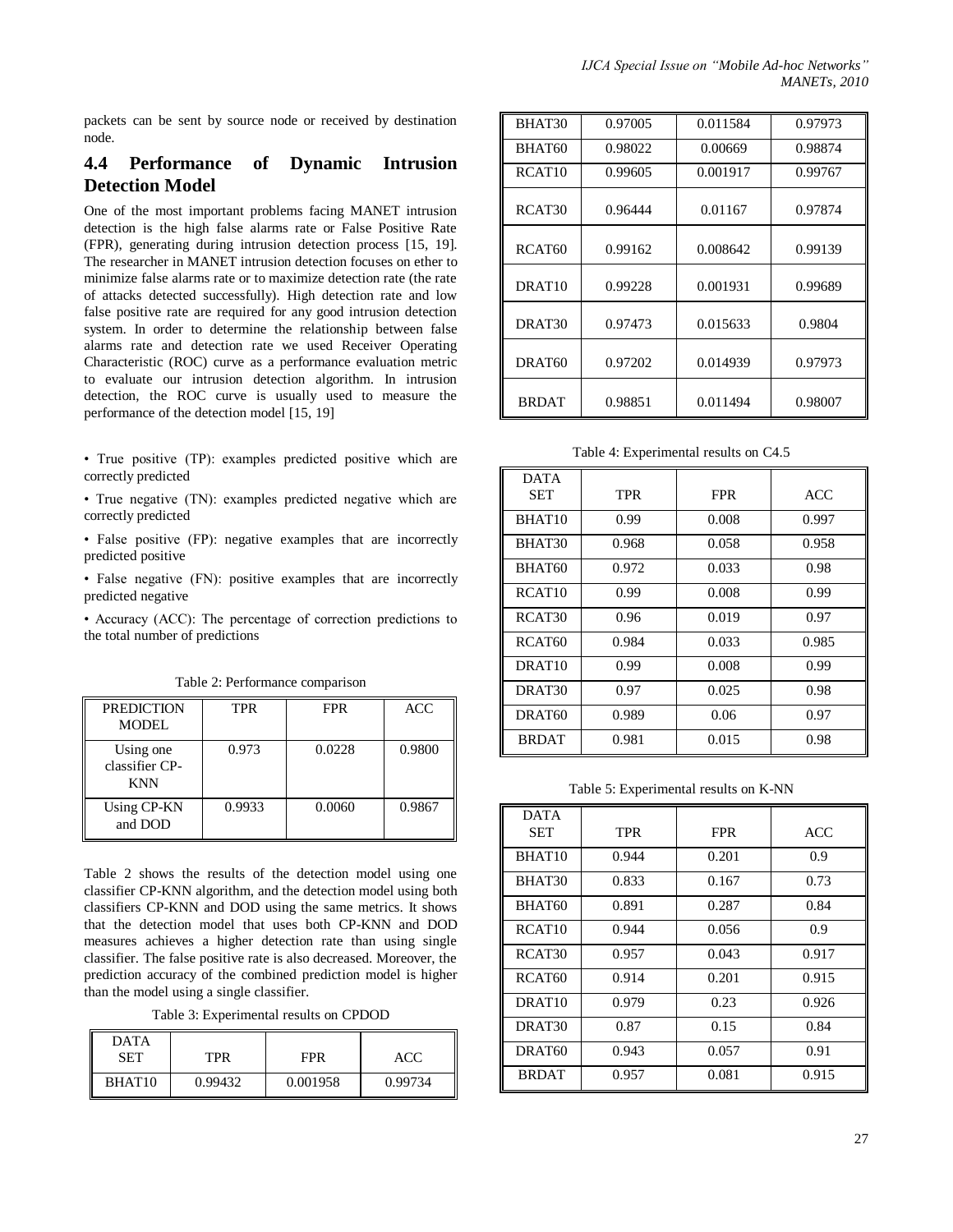Table 3, Table 4 and Table 5 show the detail running results of three machine learning detection model on various attack datasets.



Figure 2: RCO curves showing the performance of our method and other two algorithms over Black Hole Attack dataset



Figure 3: RCO curves showing the performance of our method and other two algorithms over Resource Consumption Attack dataset



Figure 4: RCO curves showing the performance of our method and other two algorithms over Dropping Routing Traffic Attack dataset

Figure 2 shows the ROC curves of the three algorithms on the black hole attack dataset. It has been seen that all the anomaly detection algorithm can detect black hole attack, but our detection method achieves a higher detection performance. Figure 3 and Figure 4 shows the performance metric obtained by

each algorithm over resource consumption attack dataset and dropping routing traffic attack dataset.

#### **5. Conclusions and future work**

In this paper, we propose a novel intrusion detection method using the combined two anomaly methods Conformal Predictor K-Nearest Neighbor (CP-KNN) and Distance-based Outlier Detection (DOD). The proposed algorithm employs a combined model that uses two different measures ( nonconformity metric measures and Outlier Factor LDOF metric) to improve its detection ability. nonconformity metric measures whether the unknown instance is more similar to known normal instances or abnormal instances. The Outlier Factor LDOF metric identifies the similarity to normal classes and can detect abnormal attacks. We implemented our detection algorithm and tested the detection approach over three common attacks dataset (resource consumption attack, dropping routing traffic Attack and black hole attack) to evaluate the performance of our Dynamic Intrusion Detection method. A series of experimental results demonstrate that the proposed method can effectively detect anomalies with low false positive rate, high detection rate and achieve higher detection accuracy.

#### **6. REFERENCES**

- [1] Daniel Barbará, Carlotta Domeniconi, and James P. Rogers. Detecting outliers using transduction and statistical testing. In KDD '06: Proceedings of the 12th ACM SIGKDD international conference on Knowledge discovery and data mining, pages 55\_64, New York, NY, USA, 2006. ACM.
- [2] Varun Chandola, Arindam Banerjee, and Vipin Kumar. Anomaly detection: A survey. ACM Comput. Surv., 41(3):1\_58, 2009.
- [3] Hongmei Deng, Roger Xu, Jason Li, Frank Zhang, Renato Levy, andWenke Lee. Agent-based cooperative anomaly detection for wireless ad hoc networks. In ICPADS '06: Proceedings of the 12th International Conference on Parallel and Distributed Systems, pages 613\_620, Washington, DC, USA, 2006.
- [4] Yingfang Fu, Jingsha He, and Guorui Li. A distributed intrusion detection scheme for mobile ad hoc networks. Computer Software and Applications Conference, Annual International, 2:75\_80, 2007.
- [5] Alex Gammerman and Volodya Vovk. Prediction algorithms and con\_dence measures based on algorithmic randomness theory. Theor. Comput. Sci., 287(1):209\_217, 2002.
- [6] Alexander Gammerman and Vladimir Vovk. Hedging predictions in machine learning. Comput. J., 50(2):151\_163, 2007.
- [7] GloMoSim. Glomosim website, June 2007.
- [8] Yi-an Huang, Wei Fan, Wenke Lee, and Philip S. Yu. Cross-feature analysis for detecting ad-hoc routing anomalies. In ICDCS '03: Proceedings of the 23rd International Conference on Distributed Computing Systems, page 478, Washington, DC, USA, 2003. IEEE Computer Society.